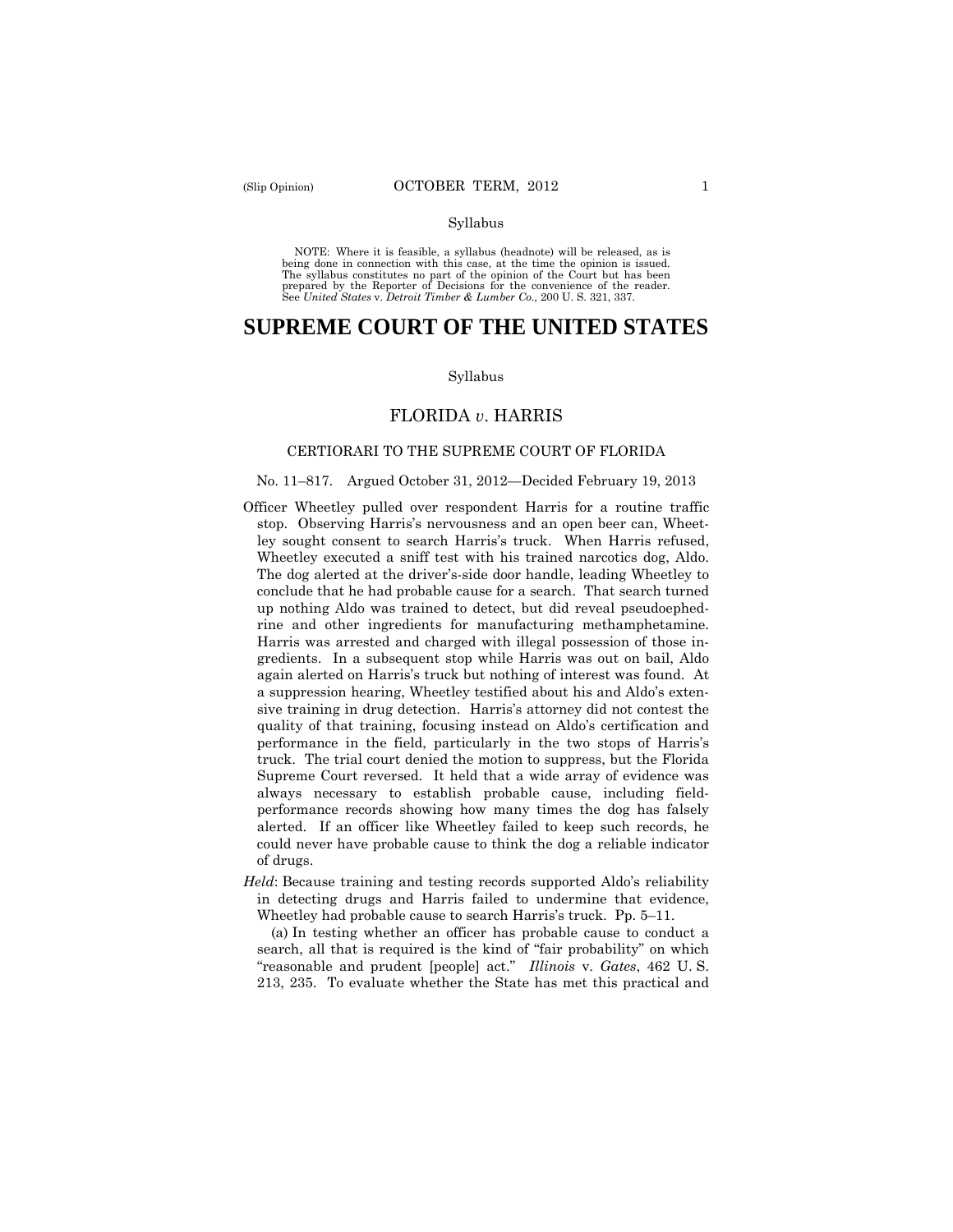#### Syllabus

common-sensical standard, this Court has consistently looked to the totality of the circumstances and rejected rigid rules, bright-line tests, and mechanistic inquiries. *Ibid.* 

The Florida Supreme Court flouted this established approach by creating a strict evidentiary checklist to assess a drug-detection dog's reliability. Requiring the State to introduce comprehensive documentation of the dog's prior hits and misses in the field, and holding that absent field records will preclude a finding of probable cause no matter how much other proof the State offers, is the antithesis of a totality-of-the-circumstances approach. This is made worse by the State Supreme Court's treatment of field-performance records as the evidentiary gold standard when, in fact, such data may not capture a dog's false negatives or may markedly overstate a dog's false positives. Such inaccuracies do not taint records of a dog's performance in standard training and certification settings, making that performance a better measure of a dog's reliability. Field records may sometimes be relevant, but the court should evaluate all the evidence, and should not prescribe an inflexible set of requirements.

Under the correct approach, a probable-cause hearing focusing on a dog's alert should proceed much like any other, with the court allowing the parties to make their best case and evaluating the totality of the circumstances. If the State has produced proof from controlled settings that a dog performs reliably in detecting drugs, and the defendant has not contested that showing, the court should find probable cause. But a defendant must have an opportunity to challenge such evidence of a dog's reliability, whether by cross-examining the testifying officer or by introducing his own fact or expert witnesses. The defendant may contest training or testing standards as flawed or too lax, or raise an issue regarding the particular alert. The court should then consider all the evidence and apply the usual test for probable cause—whether all the facts surrounding the alert, viewed through the lens of common sense, would make a reasonably prudent person think that a search would reveal contraband or evidence of a crime. Pp. 5–9.

(b) The record in this case amply supported the trial court's determination that Aldo's alert gave Wheetley probable cause to search the truck. The State introduced substantial evidence of Aldo's training and his proficiency in finding drugs. Harris declined to challenge any aspect of that training or testing in the trial court, and the Court does not consider such arguments when they are presented for this first time in this Court. Harris principally relied below on Wheetley's failure to find any substance that Aldo was trained to detect. That infers too much from the failure of a particular alert to lead to drugs, and did not rebut the State's evidence from recent training and test-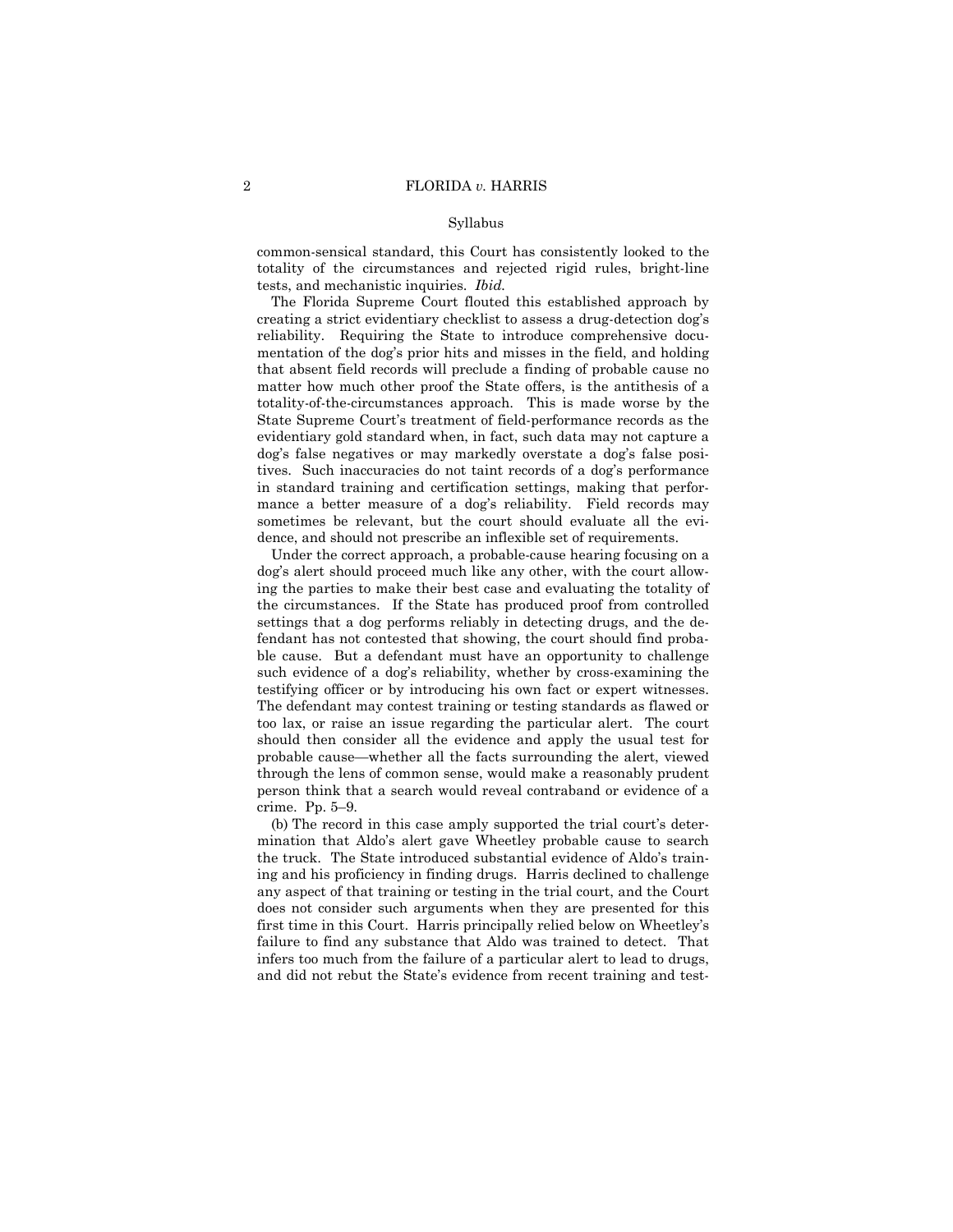## Syllabus

ing. Pp. 9–11. 71 So. 3d 756, reversed.

KAGAN, J., delivered the opinion for a unanimous Court.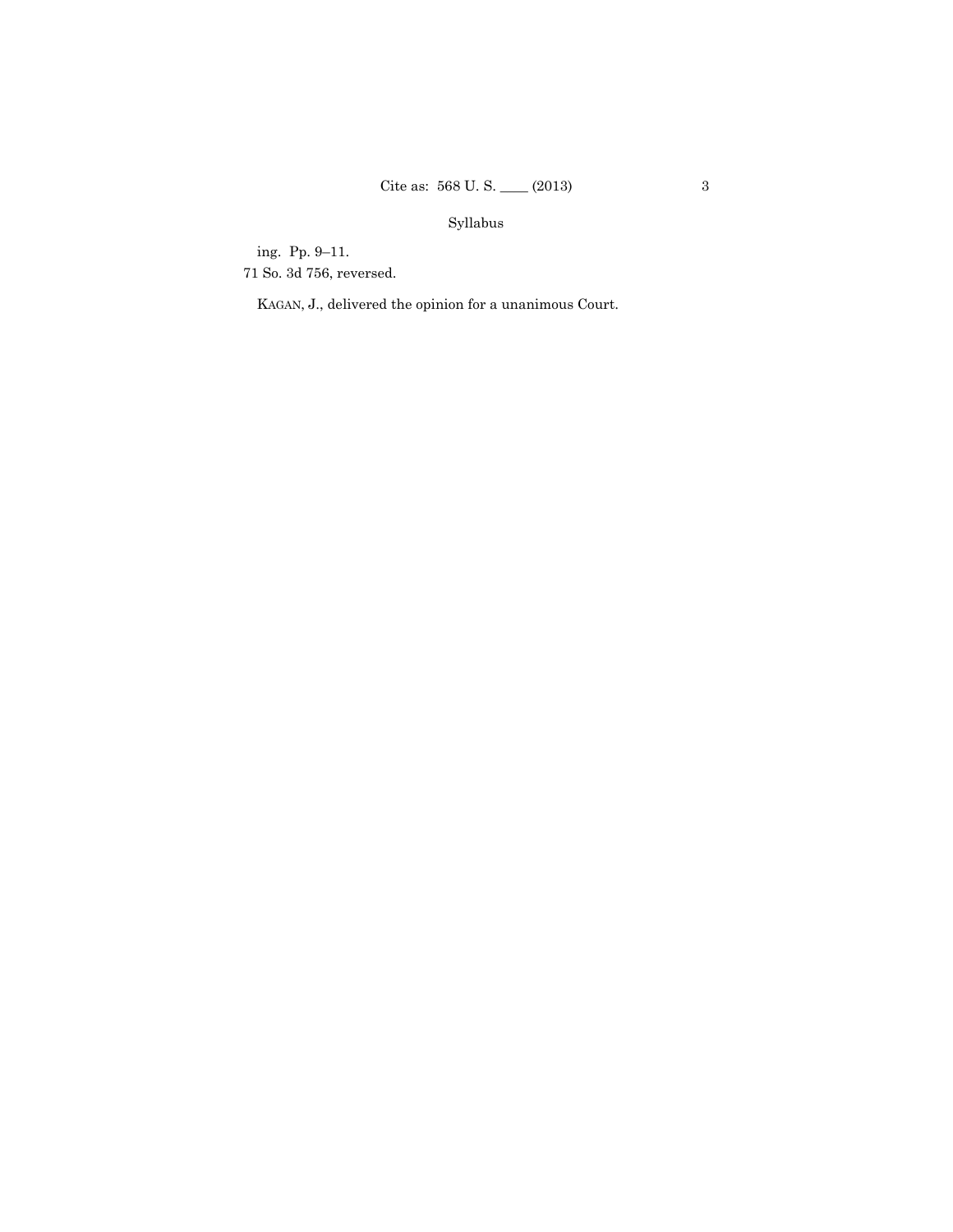preliminary print of the United States Reports. Readers are requested to notify the Reporter of Decisions, Supreme Court of the United States, Wash- ington, D. C. 20543, of any typographical or other formal errors, in order that corrections may be made before the preliminary print goes to press. NOTICE: This opinion is subject to formal revision before publication in the

## $\frac{1}{2}$  ,  $\frac{1}{2}$  ,  $\frac{1}{2}$  ,  $\frac{1}{2}$  ,  $\frac{1}{2}$  ,  $\frac{1}{2}$  ,  $\frac{1}{2}$ **SUPREME COURT OF THE UNITED STATES**

#### $\frac{1}{2}$  ,  $\frac{1}{2}$  ,  $\frac{1}{2}$  ,  $\frac{1}{2}$  ,  $\frac{1}{2}$  ,  $\frac{1}{2}$ No. 11–817

## FLORIDA, PETITIONER *v.* CLAYTON HARRIS

## ON WRIT OF CERTIORARI TO THE SUPREME COURT OF FLORIDA

#### [February 19, 2013]

## JUSTICE KAGAN delivered the opinion of the Court.

In this case, we consider how a court should determine if the "alert" of a drug-detection dog during a traffic stop provides probable cause to search a vehicle. The Florida Supreme Court held that the State must in every case present an exhaustive set of records, including a log of the dog's performance in the field, to establish the dog's reliability. See 71 So. 3d 756, 775 (2011). We think that demand inconsistent with the "flexible, common-sense standard" of probable cause. *Illinois* v. *Gates*, 462 U. S. 213, 239 (1983).

I

William Wheetley is a K–9 Officer in the Liberty County, Florida Sheriff 's Office. On June 24, 2006, he was on a routine patrol with Aldo, a German shepherd trained to detect certain narcotics (methamphetamine, marijuana, cocaine, heroin, and ecstasy). Wheetley pulled over respondent Clayton Harris's truck because it had an expired license plate. On approaching the driver's-side door, Wheetley saw that Harris was "visibly nervous," unable to sit still, shaking, and breathing rapidly. Wheetley also noticed an open can of beer in the truck's cup holder. App.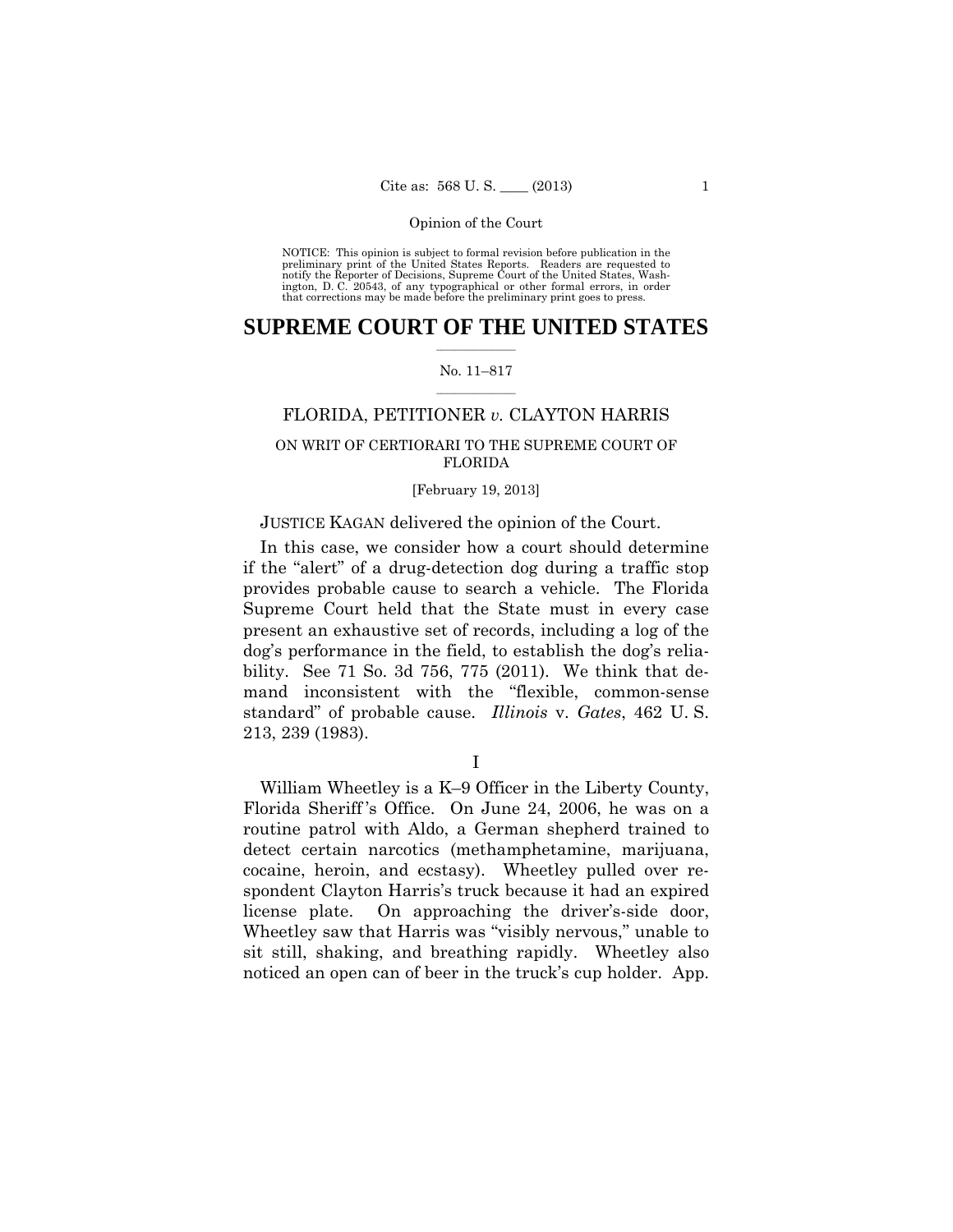#### Opinion of the Court

62. Wheetley asked Harris for consent to search the truck, but Harris refused. At that point, Wheetley retrieved Aldo from the patrol car and walked him around Harris's truck for a "free air sniff." *Id.,* at 63. Aldo alerted at the driver's-side door handle—signaling, through a distinctive set of behaviors, that he smelled drugs there.

Wheetley concluded, based principally on Aldo's alert, that he had probable cause to search the truck. His search did not turn up any of the drugs Aldo was trained to detect. But it did reveal 200 loose pseudoephedrine pills, 8,000 matches, a bottle of hydrochloric acid, two containers of antifreeze, and a coffee filter full of iodine crystals all ingredients for making methamphetamine. Wheetley accordingly arrested Harris, who admitted after proper *Miranda* warnings that he routinely "cooked" methamphetamine at his house and could not go "more than a few days without using" it. *Id.,* at 68. The State charged Harris with possessing pseudoephedrine for use in manufacturing methamphetamine.

While out on bail, Harris had another run-in with Wheetley and Aldo. This time, Wheetley pulled Harris over for a broken brake light. Aldo again sniffed the truck's exterior, and again alerted at the driver's-side door handle. Wheetley once more searched the truck, but on this occasion discovered nothing of interest.

Harris moved to suppress the evidence found in his truck on the ground that Aldo's alert had not given Wheetley probable cause for a search. At the hearing on that motion, Wheetley testified about both his and Aldo's training in drug detection. See *id.,* at 52–82. In 2004, Wheetley (and a different dog) completed a 160-hour course in narcotics detection offered by the Dothan, Alabama Police Department, while Aldo (and a different handler) completed a similar, 120-hour course given by the Apopka, Florida Police Department. That same year, Aldo received a oneyear certification from Drug Beat, a private company that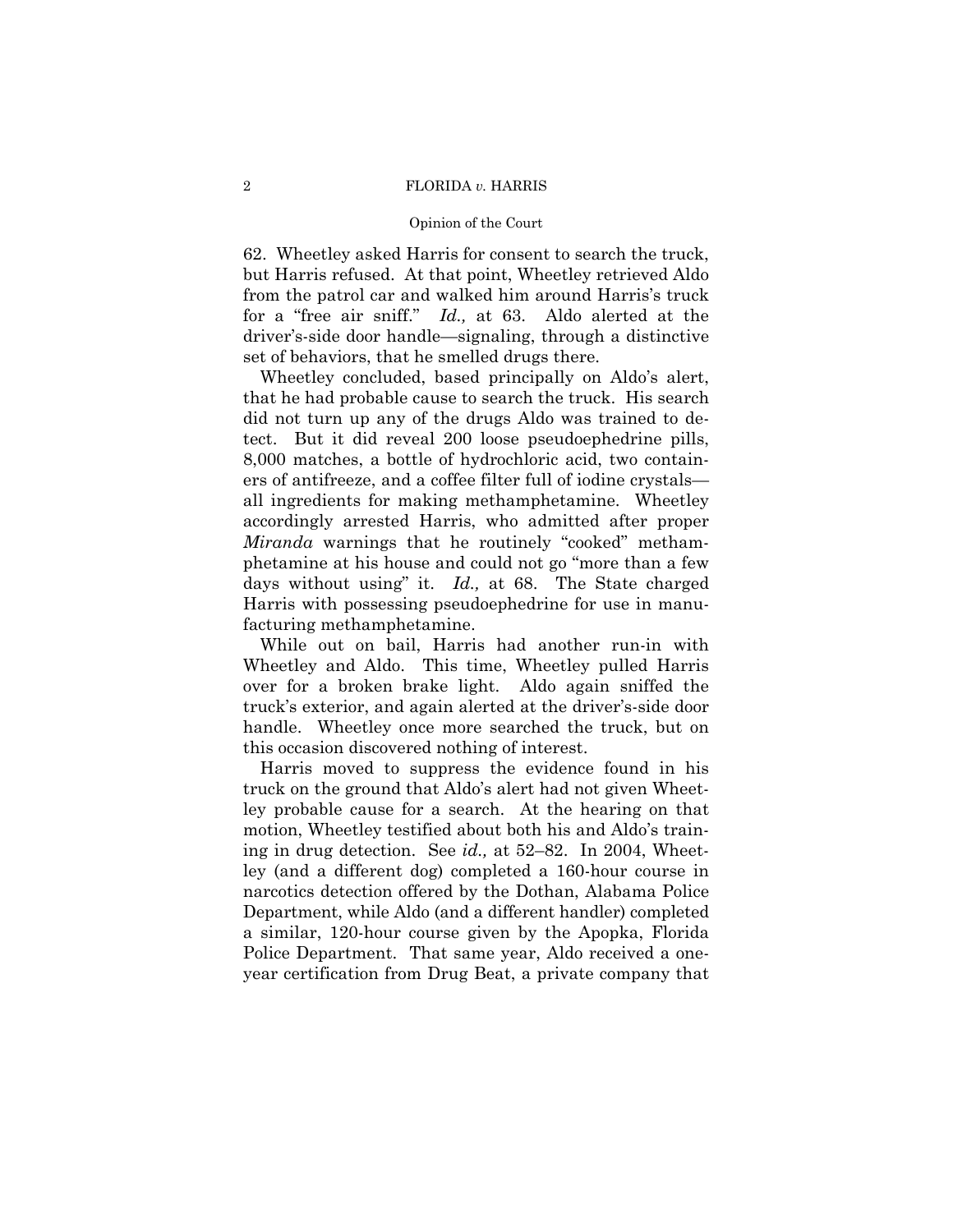specializes in testing and certifying K–9 dogs. Wheetley and Aldo teamed up in 2005 and went through another, 40-hour refresher course in Dothan together. They also did four hours of training exercises each week to maintain their skills. Wheetley would hide drugs in certain vehicles or buildings while leaving others "blank" to determine whether Aldo alerted at the right places. *Id.*, at 57. According to Wheetley, Aldo's performance in those exercises was "really good." *Id.,* at 60. The State introduced "Monthly Canine Detection Training Logs" consistent with that testimony: They showed that Aldo always found hidden drugs and that he performed "satisfactorily" (the higher of two possible assessments) on each day of training. *Id.,* at 109–116.

On cross-examination, Harris's attorney chose not to contest the quality of Aldo's or Wheetley's training. She focused instead on Aldo's certification and his performance in the field, particularly the two stops of Harris's truck. Wheetley conceded that the certification (which, he noted, Florida law did not require) had expired the year before he pulled Harris over. See *id.,* at 70–71. Wheetley also acknowledged that he did not keep complete records of Aldo's performance in traffic stops or other field work; instead, he maintained records only of alerts resulting in arrests. See *id.,* at 71–72, 74. But Wheetley defended Aldo's two alerts to Harris's seemingly narcotics-free truck: According to Wheetley, Harris probably transferred the odor of methamphetamine to the door handle, and Aldo responded to that "residual odor." *Id.,* at 80.

The trial court concluded that Wheetley had probable cause to search Harris's truck and so denied the motion to suppress. Harris then entered a no-contest plea while reserving the right to appeal the trial court's ruling. An intermediate state court summarily affirmed. See 989 So. 2d 1214, 1215 (2008) (*per curiam*).

The Florida Supreme Court reversed, holding that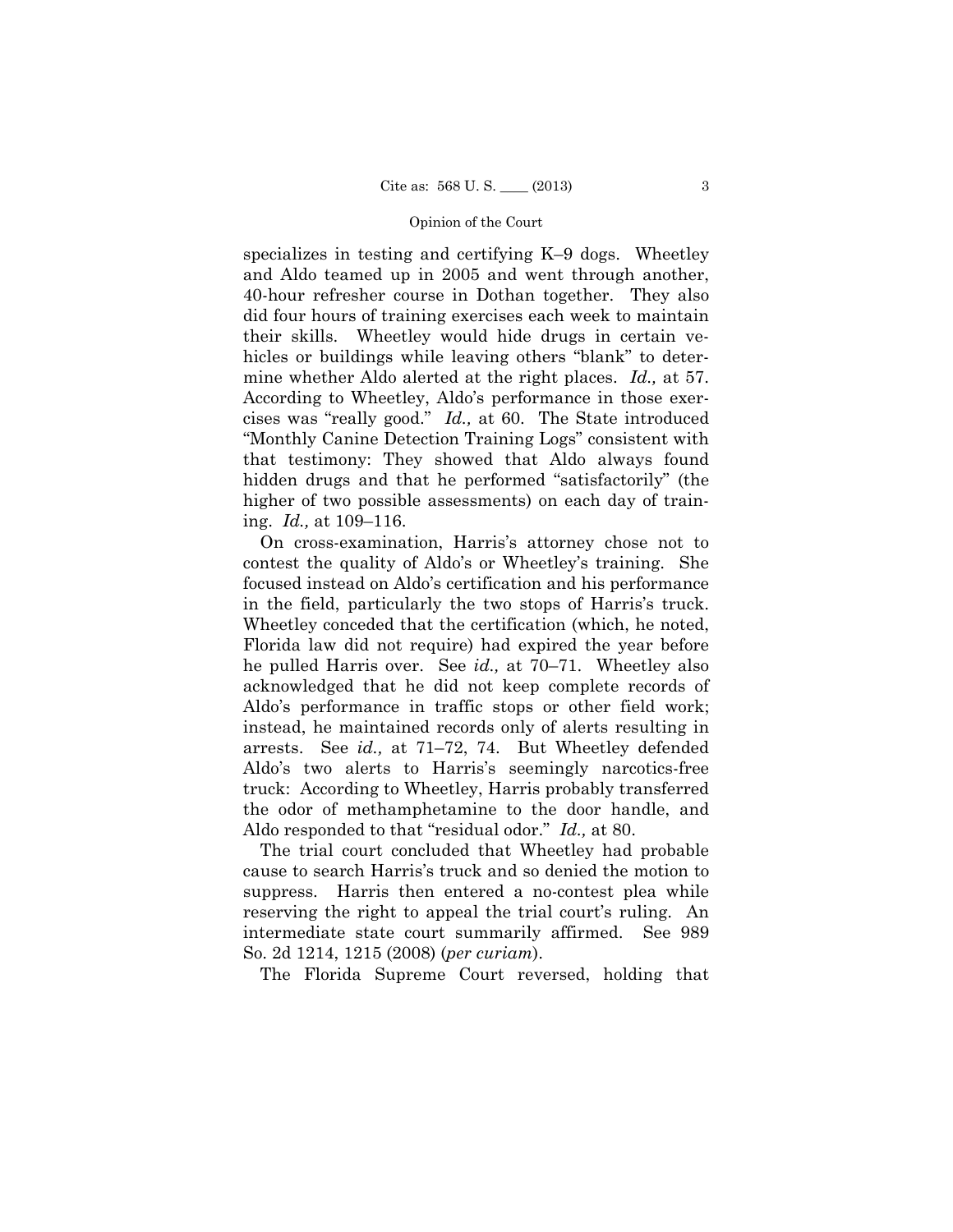#### Opinion of the Court

Wheetley lacked probable cause to search Harris's vehicle under the Fourth Amendment. "[W]hen a dog alerts," the court wrote, "the fact that the dog has been trained and certified is simply not enough to establish probable cause." 71 So. 3d, at 767. To demonstrate a dog's reliability, the State needed to produce a wider array of evidence:

"[T]he State must present . . . the dog's training and certification records, an explanation of the meaning of the particular training and certification, field performance records (including any unverified alerts), and evidence concerning the experience and training of the officer handling the dog, as well as any other objective evidence known to the officer about the dog's reliability." *Id.,* at 775.

The court particularly stressed the need for "evidence of the dog's performance history," including records showing "how often the dog has alerted in the field without illegal contraband having been found." *Id.,* at 769. That data, the court stated, could help to expose such problems as a handler's tendency (conscious or not) to "cue [a] dog to alert" and "a dog's inability to distinguish between residual odors and actual drugs." *Id.,* at 769, 774. Accordingly, an officer like Wheetley who did not keep full records of his dog's field performance could never have the requisite cause to think "that the dog is a reliable indicator of drugs." *Id.,* at 773.

 went beyond the demands of probable cause. *Id.,* at 775. Judge Canady dissented, maintaining that the majority's "elaborate and inflexible evidentiary requirements" He would have affirmed the trial court's ruling on the strength of Aldo's training history and Harris's "fail[ure] to present any evidence challenging" it. *Id.,* at 776.

We granted certiorari, 566 U.S.  $\_\_$  (2012), and now reverse.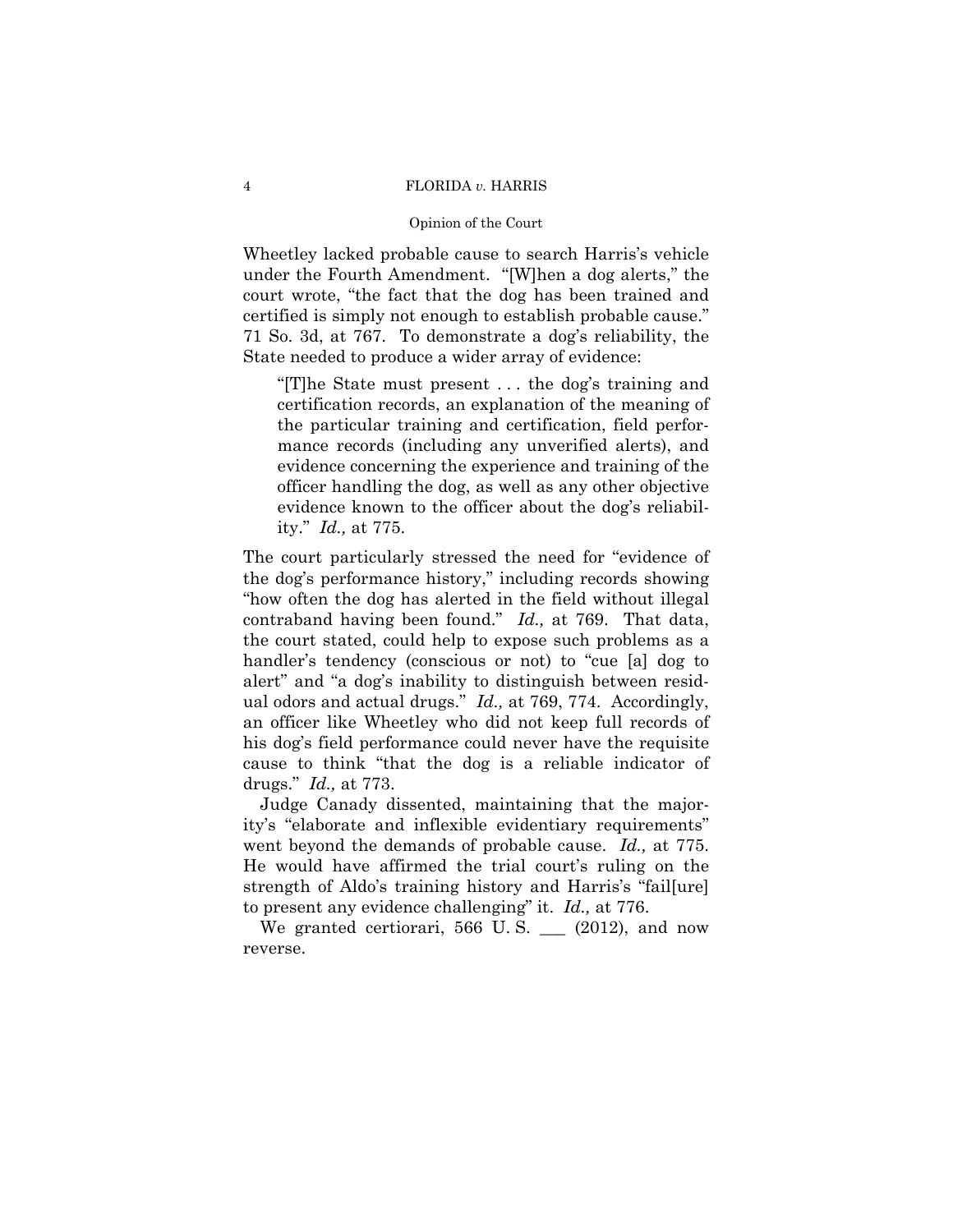## II

 or evidence of a crime is present. *Texas* v. *Brown*, 460 A police officer has probable cause to conduct a search when "the facts available to [him] would 'warrant a [person] of reasonable caution in the belief" that contraband U. S. 730, 742 (1983) (plurality opinion) (quoting *Carroll* v. *United States*, 267 U. S. 132, 162 (1925)); see *Safford Unified School Dist. #1* v. *Redding*, 557 U. S. 364, 370– 371 (2009). The test for probable cause is not reducible to "precise definition or quantification." *Maryland* v. *Pringle*, 540 U. S. 366, 371 (2003). "Finely tuned standards such as proof beyond a reasonable doubt or by a preponderance of the evidence . . . have no place in the [probable-cause] decision." *Gates*, 462 U. S., at 235. All we have required is the kind of "fair probability" on which "reasonable and prudent [people,] not legal technicians, act." *Id.,* at 238, 231 (internal quotation marks omitted).

In evaluating whether the State has met this practical and common-sensical standard, we have consistently looked to the totality of the circumstances. See, *e.g., Pringle*, 540 U. S., at 371; *Gates*, 462 U. S., at 232; *Brinegar* v. *United States*, 338 U. S. 160, 176 (1949). We have rejected rigid rules, bright-line tests, and mechanistic inquiries in favor of a more flexible, all-things-considered approach. In *Gates*, for example, we abandoned our old test for assessing the reliability of informants' tips because it had devolved into a "complex superstructure of evidentiary and analytical rules," any one of which, if not complied with, would derail a finding of probable cause. 462 U. S., at 235. We lamented the development of a list of "inflexible, independent requirements applicable in every case." *Id.,* at 230, n. 6. Probable cause, we emphasized, is "a fluid concept—turning on the assessment of probabilities in particular factual contexts—not readily, or even usefully, reduced to a neat set of legal rules." *Id.,* at 232.

The Florida Supreme Court flouted this established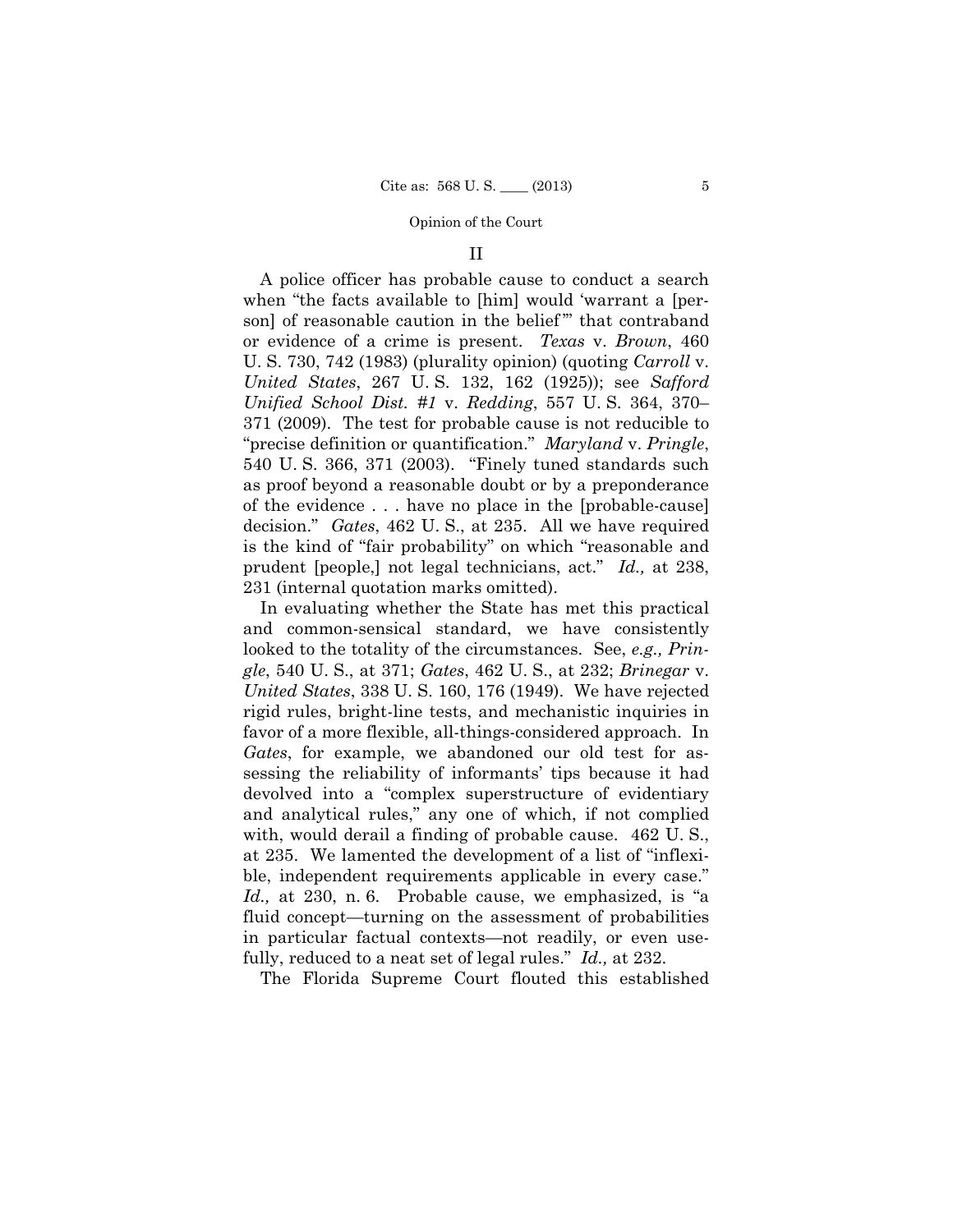#### Opinion of the Court

approach to determining probable cause. To assess the reliability of a drug-detection dog, the court created a strict evidentiary checklist, whose every item the State must tick off.<sup>1</sup> Most prominently, an alert cannot establish probable cause under the Florida court's decision unless the State introduces comprehensive documentation of the dog's prior "hits" and "misses" in the field. (One wonders how the court would apply its test to a rookie dog.) No matter how much other proof the State offers of the dog's reliability, the absent field performance records will preclude a finding of probable cause. That is the antithesis of a totality-of-the-circumstances analysis. It is, indeed, the very thing we criticized in *Gates* when we overhauled our method for assessing the trustworthiness of an informant's tip. A gap as to any one matter, we explained, should not sink the State's case; rather, that "deficiency . . . may be compensated for, in determining the overall reliability of a tip, by a strong showing as to . . . other indicia of reliability." *Id.,* at 233. So too here, a finding of a drug-detection dog's reliability cannot depend on the State's satisfaction of multiple, independent evidentiary requirements. No more for dogs than for human informants is such an inflexible checklist the way to prove reliability, and thus establish probable cause.

Making matters worse, the decision below treats records of a dog's field performance as the gold standard in evi-

——————

 produce each item of evidence the Florida Supreme Court enumerated. 1By the time of oral argument in this case, even Harris declined to defend the idea that the Fourth Amendment compels the State to See Tr. of Oral Arg. 29–30 ("I don't believe the Constitution requires [that list]"). Harris instead argued that the court's decision, although "look[ing] rather didactic," in fact did not impose any such requirement. *Id.*, at 29; see *id.*, at 31 ("IIt's not a specific recipe that can't be deviated from"). But in reading the decision below as establishing a mandatory checklist, we do no more than take the court at its (oft-repeated) word. See, *e.g.,* 71 So. 3d 756, 758, 759, 771, 775 (Fla. 2011) (holding that the State "must" present the itemized evidence).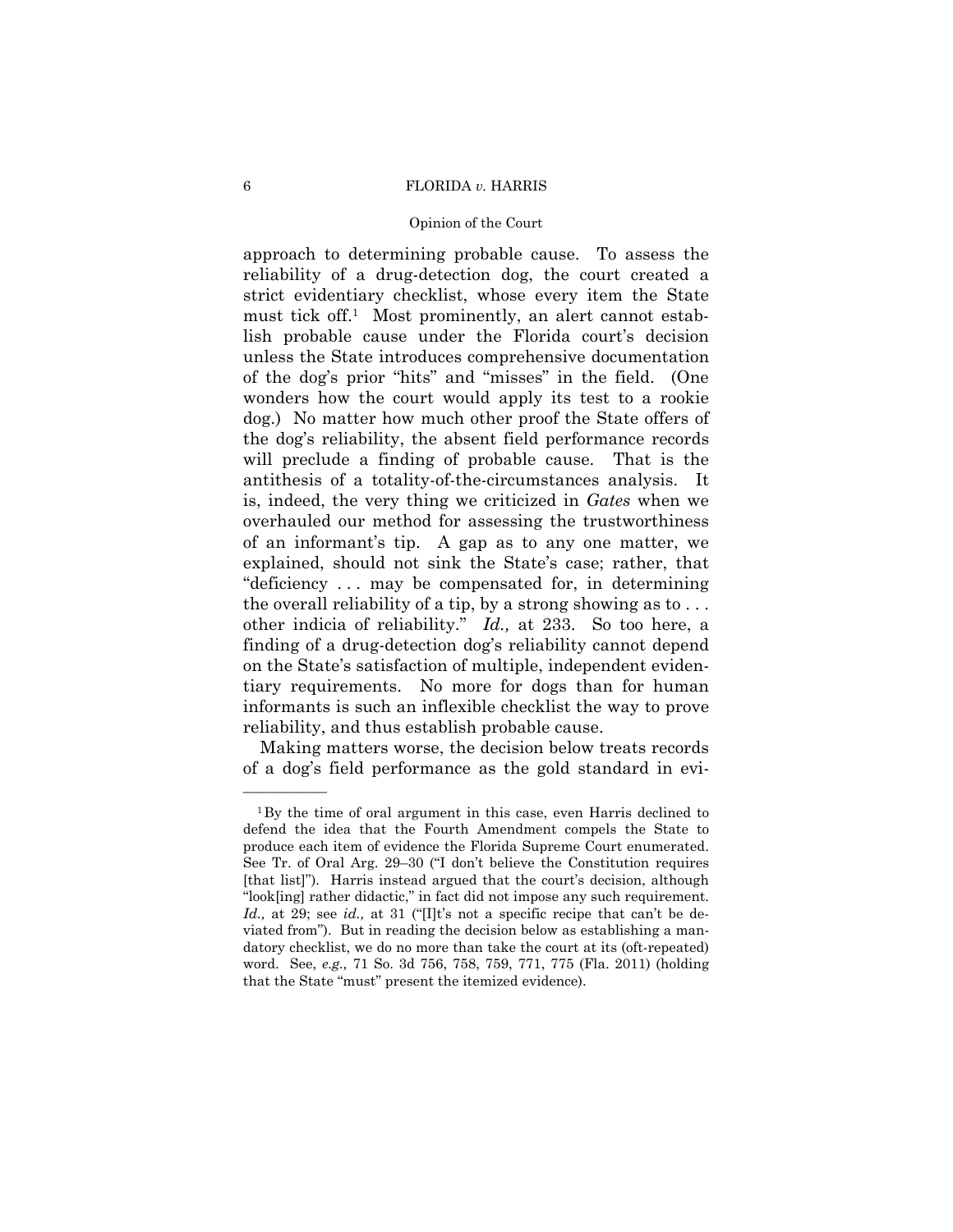dence, when in most cases they have relatively limited import. Errors may abound in such records. If a dog on patrol fails to alert to a car containing drugs, the mistake usually will go undetected because the officer will not initiate a search. Field data thus may not capture a dog's false negatives. Conversely (and more relevant here), if the dog alerts to a car in which the officer finds no narcotics, the dog may not have made a mistake at all. The dog may have detected substances that were too well hidden or present in quantities too small for the officer to locate. Or the dog may have smelled the residual odor of drugs previously in the vehicle or on the driver's person.2 Field data thus may markedly overstate a dog's real false positives. By contrast, those inaccuracies—in either direction—do not taint records of a dog's performance in standard training and certification settings. There, the designers of an assessment know where drugs are hidden and where they are not—and so where a dog should alert and where he

——————

<sup>2</sup>See U. S. Dept. of Army, Military Working Dog Program 30 (Pamphlet 190–12, 1993) ("The odor of a substance may be present in enough concentration to cause the dog to respond even after the substance has been removed. Therefore, when a detector dog responds and no drug or explosive is found, do not assume the dog has made an error"); S. Bryson, Police Dog Tactics 257 (2d ed. 2000) ("Four skiers toke up in the parking lot before going up the mountain. Five minutes later a narcotic detector dog alerts to the car. There is no dope inside. However, the dog has performed correctly"). The Florida Supreme Court treated a dog's response to residual odor as an error, referring to the "inability to distinguish between [such] odors and actual drugs" as a "facto[r] that call[s] into question Aldo's reliability." 71 So. 3d, at 773– 774; see *supra,* at 4. But that statement reflects a misunderstanding. A detection dog recognizes an odor, not a drug, and should alert whenever the scent is present, even if the substance is gone (just as a police officer's much inferior nose detects the odor of marijuana for some time after a joint has been smoked). In the usual case, the mere chance that the substance might no longer be at the location does not matter; a well-trained dog's alert establishes a fair probability—all that is required for probable cause—that either drugs or evidence of a drug crime (like the precursor chemicals in Harris's truck) will be found.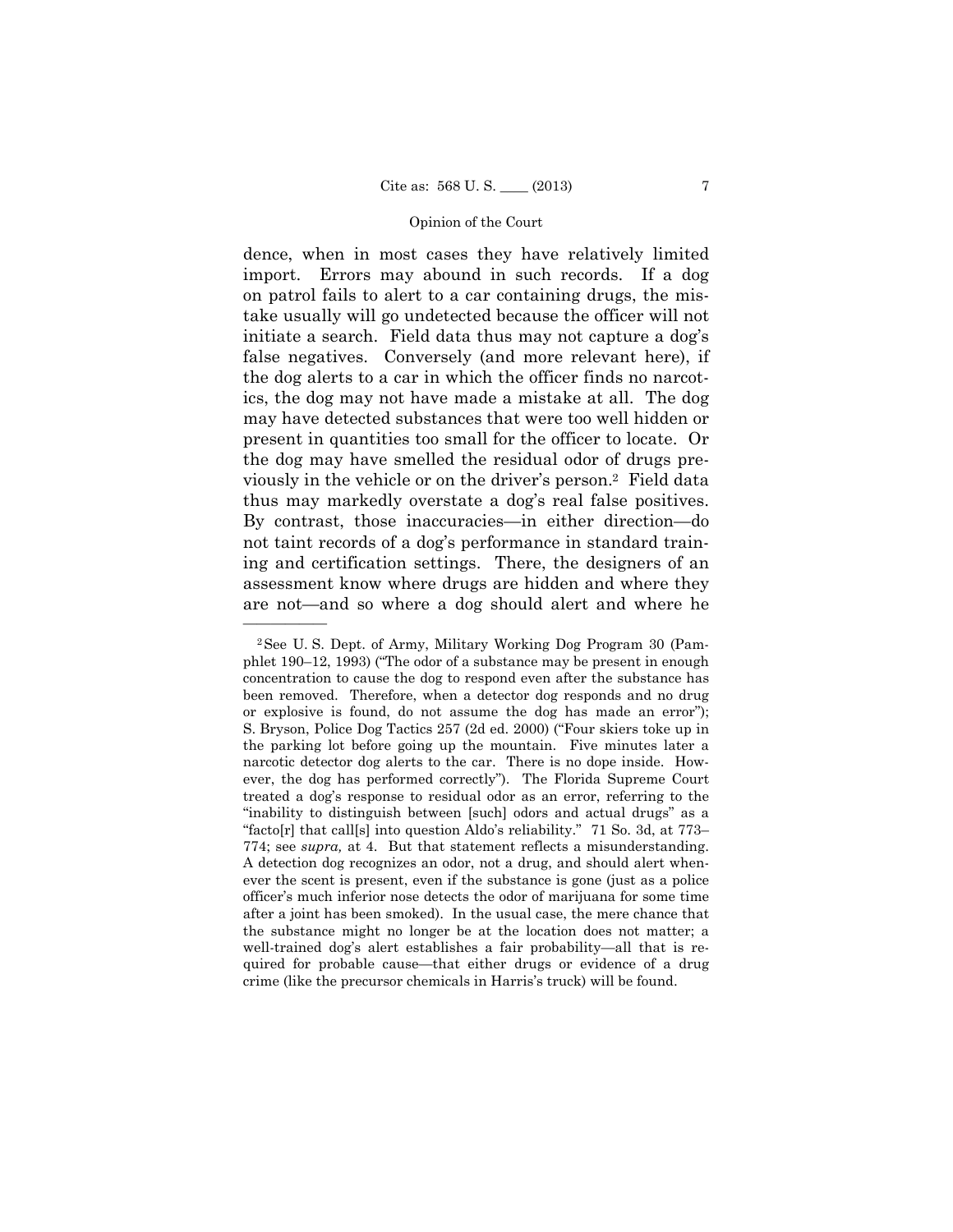should not. The better measure of a dog's reliability thus comes away from the field, in controlled testing environments.3

For that reason, evidence of a dog's satisfactory performance in a certification or training program can itself provide sufficient reason to trust his alert. If a bona fide organization has certified a dog after testing his reliability in a controlled setting, a court can presume (subject to any conflicting evidence offered) that the dog's alert provides probable cause to search. The same is true, even in the absence of formal certification, if the dog has recently and successfully completed a training program that evaluated his proficiency in locating drugs. After all, law enforcement units have their own strong incentive to use effective training and certification programs, because only accurate drug-detection dogs enable officers to locate contraband without incurring unnecessary risks or wasting limited time and resources.

A defendant, however, must have an opportunity to challenge such evidence of a dog's reliability, whether by cross-examining the testifying officer or by introducing his own fact or expert witnesses. The defendant, for example, may contest the adequacy of a certification or training program, perhaps asserting that its standards are too lax or its methods faulty. So too, the defendant may examine how the dog (or handler) performed in the assessments made in those settings. Indeed, evidence of the dog's (or handler's) history in the field, although susceptible to the kind of misinterpretation we have discussed, may sometimes be relevant, as the Solicitor General acknowledged

——————

<sup>3</sup>See K. Furton, J. Greb, & H. Holness, Florida Int'l Univ., The Scientific Working Group on Dog and Orthogonal Detector Guidelines 1, 61– 62, 66 (2010) (recommending as a "best practice" that a dog's reliability should be assessed based on "the results of certification and proficiency assessments," because in those "procedure[s] you should know whether you have a false positive," unlike in "most operational situations").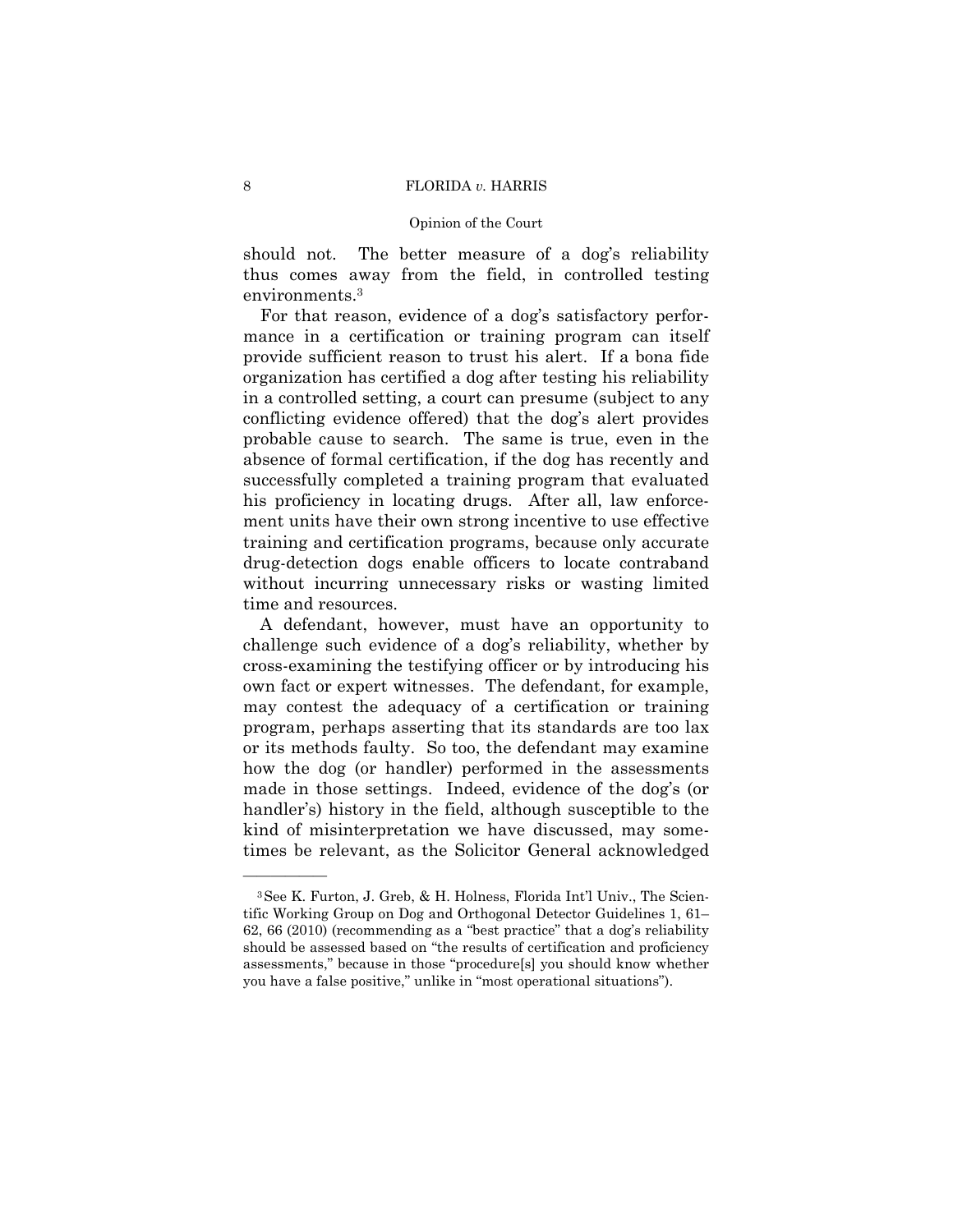at oral argument. See Tr. of Oral Arg. 23–24 ("[T]he defendant can ask the handler, if the handler is on the stand, about field performance, and then the court can give that answer whatever weight is appropriate"). And even assuming a dog is generally reliable, circumstances surrounding a particular alert may undermine the case for probable cause—if, say, the officer cued the dog (consciously or not), or if the team was working under unfamiliar conditions.

 find probable cause. If, in contrast, the defendant has In short, a probable-cause hearing focusing on a dog's alert should proceed much like any other. The court should allow the parties to make their best case, consistent with the usual rules of criminal procedure. And the court should then evaluate the proffered evidence to decide what all the circumstances demonstrate. If the State has produced proof from controlled settings that a dog performs reliably in detecting drugs, and the defendant has not contested that showing, then the court should challenged the State's case (by disputing the reliability of the dog overall or of a particular alert), then the court should weigh the competing evidence. In all events, the court should not prescribe, as the Florida Supreme Court did, an inflexible set of evidentiary requirements. The question—similar to every inquiry into probable cause—is whether all the facts surrounding a dog's alert, viewed through the lens of common sense, would make a reasonably prudent person think that a search would reveal contraband or evidence of a crime. A sniff is up to snuff when it meets that test.

## III

And here, Aldo's did. The record in this case amply supported the trial court's determination that Aldo's alert gave Wheetley probable cause to search Harris's truck.

The State, as earlier described, introduced substantial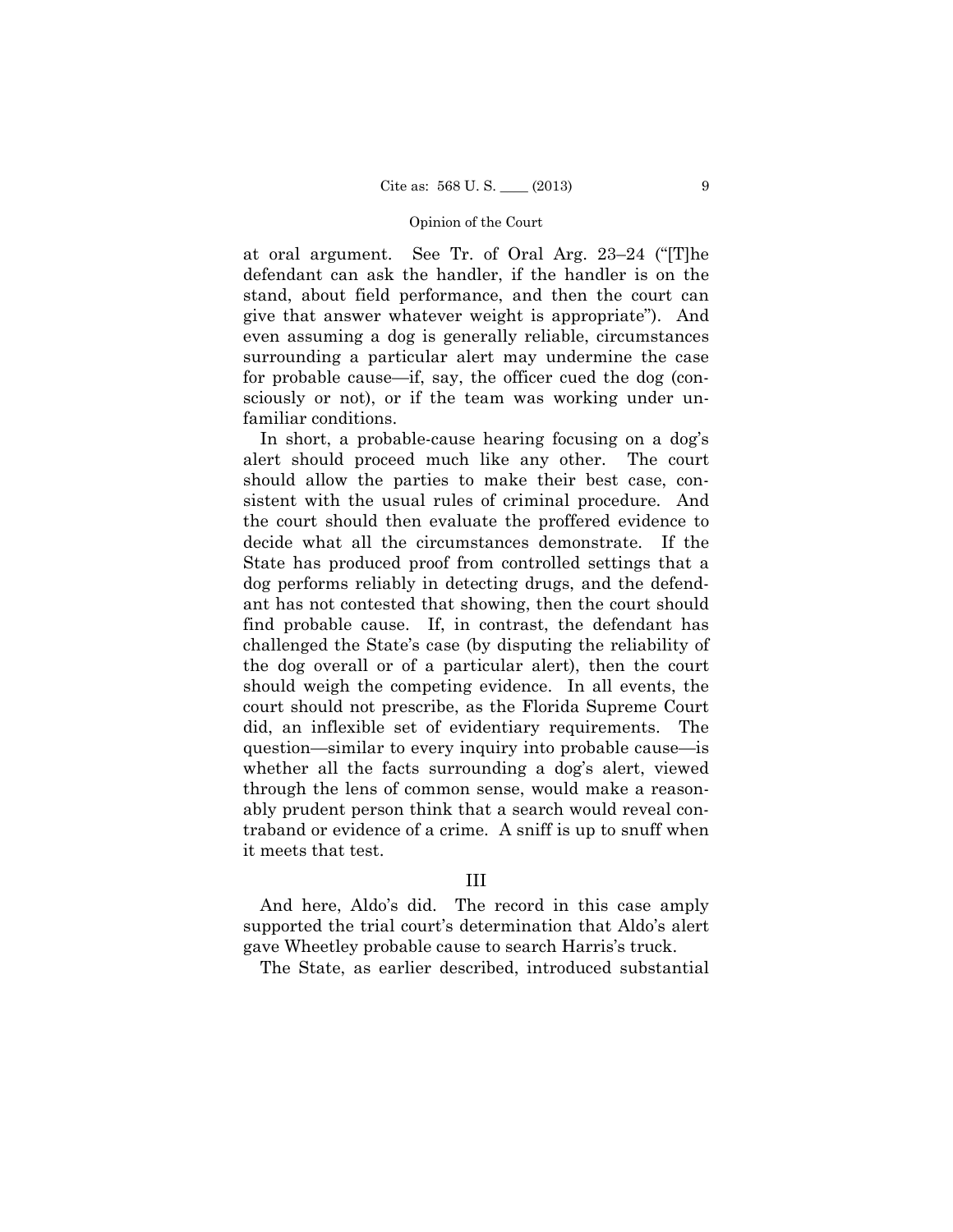#### Opinion of the Court

evidence of Aldo's training and his proficiency in finding drugs. See *supra,* at 2–3. The State showed that two years before alerting to Harris's truck, Aldo had successfully completed a 120-hour program in narcotics detection, and separately obtained a certification from an independent company. And although the certification expired after a year, the Sheriff 's Office required continuing training for Aldo and Wheetley. The two satisfied the requirements of another, 40-hour training program one year prior to the search at issue. And Wheetley worked with Aldo for four hours each week on exercises designed to keep their skills sharp. Wheetley testified, and written records confirmed, that in those settings Aldo always performed at the highest level.

 trial court any aspect of Aldo's training. See *supra,* at 3. To be sure, Harris's briefs in *this* Court raise questions  U. S. 528, 534 (1964). As the case came to the trial court, Harris, as also noted above, declined to challenge in the about that training's adequacy—for example, whether the programs simulated sufficiently diverse environments and whether they used enough blind testing (in which the handler does not know the location of drugs and so cannot cue the dog). See Brief for Respondent 57–58. Similarly, Harris here queries just how well Aldo performed in controlled testing. See *id.,* at 58. But Harris never voiced those doubts in the trial court, and cannot do so for the first time here. See, *e.g., Rugendorf* v. *United States*, 376 Aldo had successfully completed two recent drug-detection courses and maintained his proficiency through weekly training exercises. Viewed alone, that training record with or without the prior certification—sufficed to establish Aldo's reliability. See *supra,* at 8–9.

And Harris's cross-examination of Wheetley, which focused on Aldo's field performance, failed to rebut the State's case. Harris principally contended in the trial court that because Wheetley did not find any of the sub-